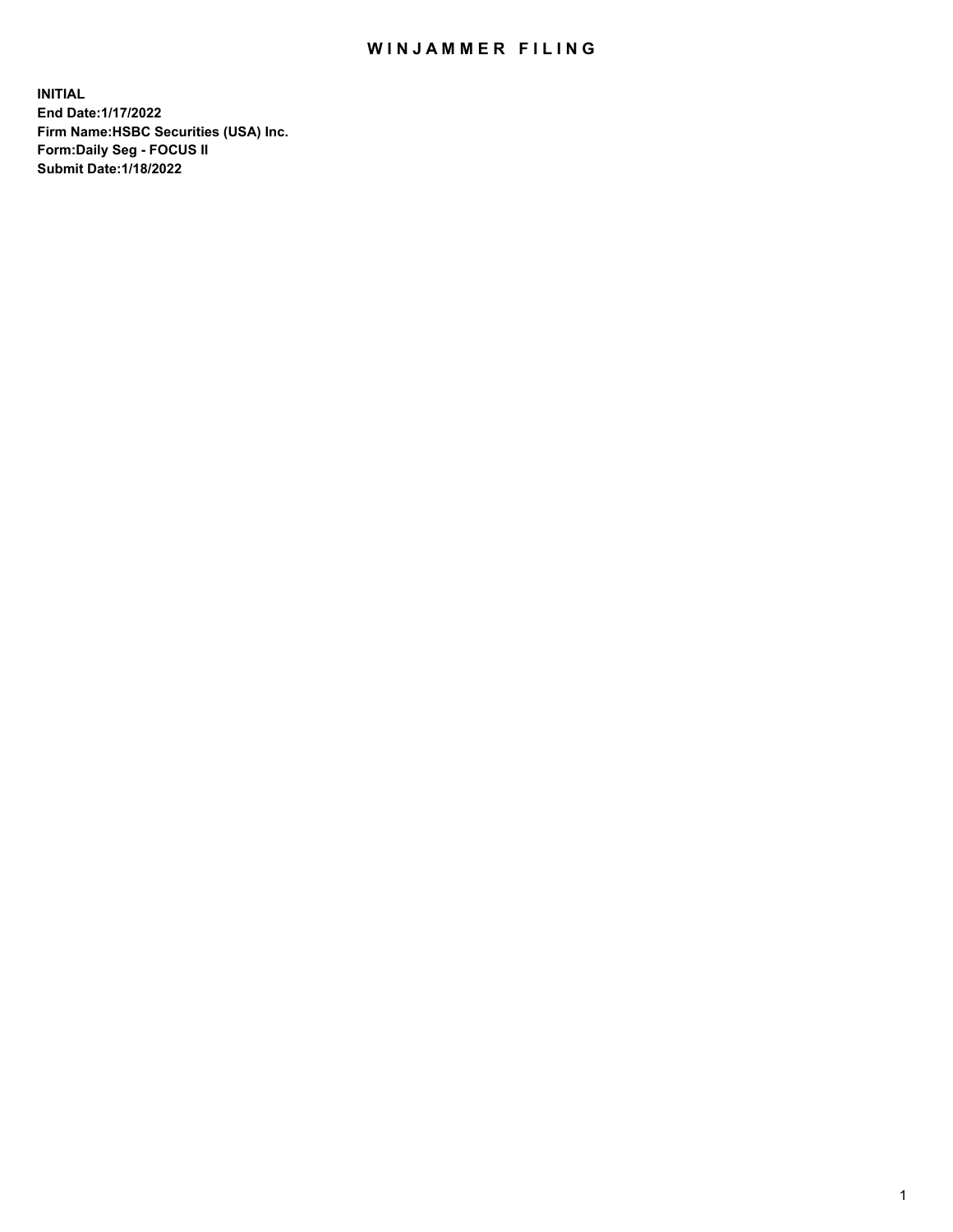**INITIAL End Date:1/17/2022 Firm Name:HSBC Securities (USA) Inc. Form:Daily Seg - FOCUS II Submit Date:1/18/2022 Daily Segregation - Cover Page**

| Name of Company                                                                                                                                                                                                                                                                                                                | <b>HSBC Securities (USA) Inc.</b>                           |
|--------------------------------------------------------------------------------------------------------------------------------------------------------------------------------------------------------------------------------------------------------------------------------------------------------------------------------|-------------------------------------------------------------|
| <b>Contact Name</b>                                                                                                                                                                                                                                                                                                            | <b>Michael Vacca</b>                                        |
| <b>Contact Phone Number</b>                                                                                                                                                                                                                                                                                                    | 212-525-7951                                                |
| <b>Contact Email Address</b>                                                                                                                                                                                                                                                                                                   | michael.vacca@us.hsbc.com                                   |
| FCM's Customer Segregated Funds Residual Interest Target (choose one):<br>a. Minimum dollar amount: ; or<br>b. Minimum percentage of customer segregated funds required:% ; or<br>c. Dollar amount range between: and; or<br>d. Percentage range of customer segregated funds required between:% and%.                         | 106,000,000<br><u>0</u><br>0 <sub>0</sub><br>0 <sub>0</sub> |
| FCM's Customer Secured Amount Funds Residual Interest Target (choose one):<br>a. Minimum dollar amount: ; or<br>b. Minimum percentage of customer secured funds required:% ; or<br>c. Dollar amount range between: and; or<br>d. Percentage range of customer secured funds required between: % and %.                         | 15,000,000<br><u>0</u><br>0 <sub>0</sub><br>0 <sub>0</sub>  |
| FCM's Cleared Swaps Customer Collateral Residual Interest Target (choose one):<br>a. Minimum dollar amount: ; or<br>b. Minimum percentage of cleared swaps customer collateral required:% ; or<br>c. Dollar amount range between: and; or<br>d. Percentage range of cleared swaps customer collateral required between:% and%. | 61,000,000<br><u>0</u><br>00<br>00                          |

Attach supporting documents CH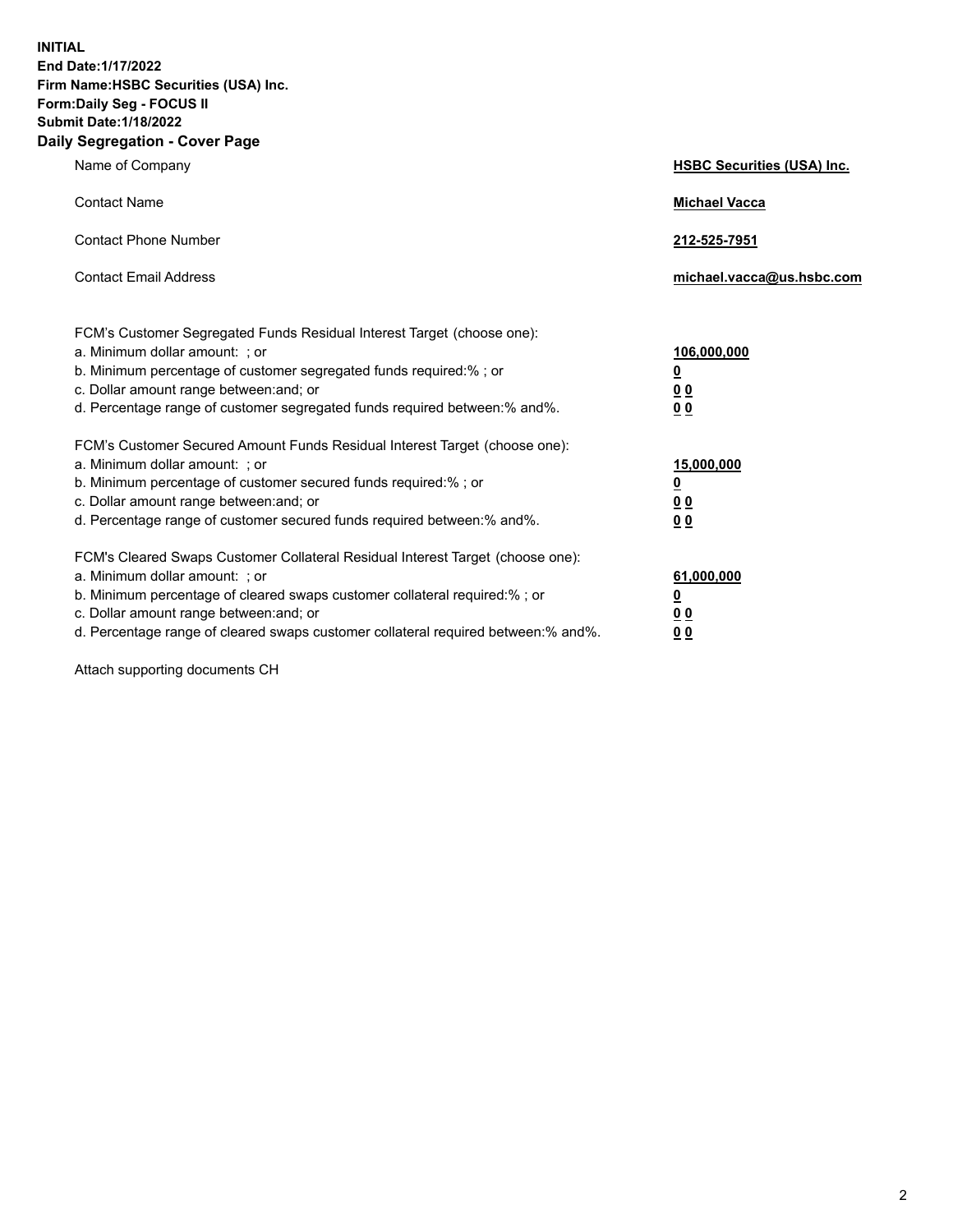**INITIAL End Date:1/17/2022 Firm Name:HSBC Securities (USA) Inc. Form:Daily Seg - FOCUS II Submit Date:1/18/2022 Daily Segregation - Secured Amounts** Foreign Futures and Foreign Options Secured Amounts Amount required to be set aside pursuant to law, rule or regulation of a foreign government or a rule of a self-regulatory organization authorized thereunder **0** [7305] 1. Net ledger balance - Foreign Futures and Foreign Option Trading - All Customers A. Cash **118,086,107** [7315] B. Securities (at market) **22,997,657** [7317] 2. Net unrealized profit (loss) in open futures contracts traded on a foreign board of trade **14,434,625** [7325] 3. Exchange traded options a. Market value of open option contracts purchased on a foreign board of trade **0** [7335] b. Market value of open contracts granted (sold) on a foreign board of trade **0** [7337] 4. Net equity (deficit) (add lines 1. 2. and 3.) **155,518,389** [7345] 5. Account liquidating to a deficit and account with a debit balances - gross amount **47,907** [7351] Less: amount offset by customer owned securities **-47,719** [7352] **188** [7354] 6. Amount required to be set aside as the secured amount - Net Liquidating Equity Method (add lines 4 and 5) **155,518,577** [7355] 7. Greater of amount required to be set aside pursuant to foreign jurisdiction (above) or line 6. **155,518,577** [7360] FUNDS DEPOSITED IN SEPARATE REGULATION 30.7 ACCOUNTS 1. Cash in banks A. Banks located in the United States **23,290,838** [7500] B. Other banks qualified under Regulation 30.7 **0** [7520] **23,290,838** [7530] 2. Securities A. In safekeeping with banks located in the United States **22,997,657** [7540] B. In safekeeping with other banks qualified under Regulation 30.7 **0** [7560] **22,997,657** [7570] 3. Equities with registered futures commission merchants A. Cash **0** [7580] B. Securities **0** [7590] C. Unrealized gain (loss) on open futures contracts **0** [7600] D. Value of long option contracts **0** [7610] E. Value of short option contracts **0** [7615] **0** [7620] 4. Amounts held by clearing organizations of foreign boards of trade A. Cash **0** [7640] B. Securities **0** [7650] C. Amount due to (from) clearing organization - daily variation **0** [7660] D. Value of long option contracts **0** [7670] E. Value of short option contracts **0** [7675] **0** [7680] 5. Amounts held by members of foreign boards of trade A. Cash **120,745,163** [7700] B. Securities **0** [7710] C. Unrealized gain (loss) on open futures contracts **14,434,625** [7720] D. Value of long option contracts **0** [7730]

- E. Value of short option contracts **0** [7735] **135,179,788** [7740]
- 6. Amounts with other depositories designated by a foreign board of trade **0** [7760]
- 7. Segregated funds on hand **0** [7765]
- 8. Total funds in separate section 30.7 accounts **181,468,283** [7770]
- 9. Excess (deficiency) Set Aside for Secured Amount (subtract line 7 Secured Statement Page 1 from Line 8)
- 10. Management Target Amount for Excess funds in separate section 30.7 accounts **15,000,000** [7780]
- 11. Excess (deficiency) funds in separate 30.7 accounts over (under) Management Target **10,949,706** [7785]

**25,949,706** [7380]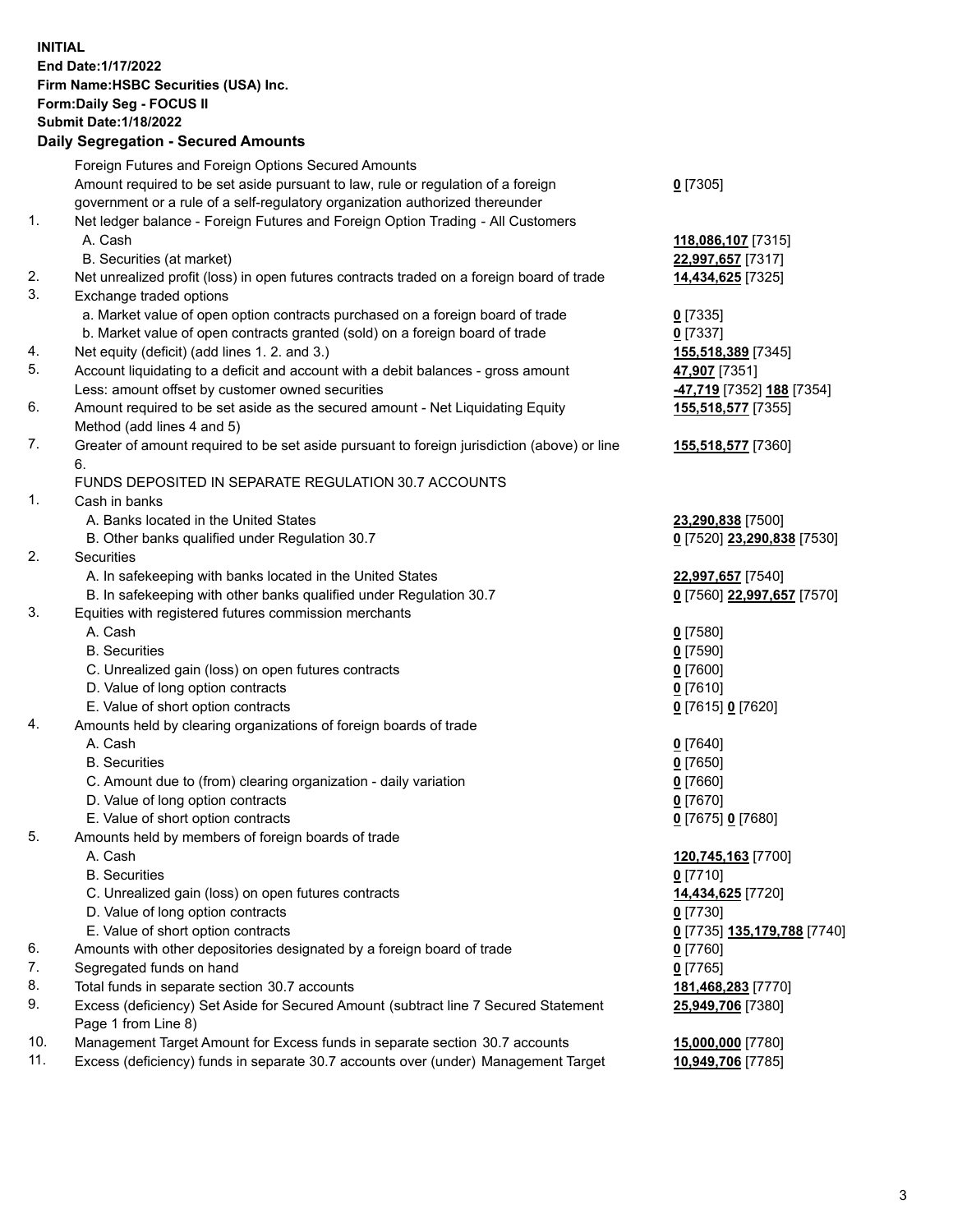| End Date: 1/17/2022<br>Firm Name: HSBC Securities (USA) Inc.<br>Form: Daily Seg - FOCUS II<br><b>Submit Date: 1/18/2022</b><br>Daily Segregation - Segregation Statement<br>SEGREGATION REQUIREMENTS(Section 4d(2) of the CEAct)<br>1.<br>Net ledger balance<br>A. Cash<br>2,155,219,132 [7010]<br>B. Securities (at market)<br>1,170,915,819 [7020]<br>2.<br>Net unrealized profit (loss) in open futures contracts traded on a contract market<br>$-281,315,198$ [7030]<br>3.<br>Exchange traded options<br>A. Add market value of open option contracts purchased on a contract market<br>832,779,125 [7032]<br>B. Deduct market value of open option contracts granted (sold) on a contract market<br>-161,834,103 [7033] |  |
|-------------------------------------------------------------------------------------------------------------------------------------------------------------------------------------------------------------------------------------------------------------------------------------------------------------------------------------------------------------------------------------------------------------------------------------------------------------------------------------------------------------------------------------------------------------------------------------------------------------------------------------------------------------------------------------------------------------------------------|--|
|                                                                                                                                                                                                                                                                                                                                                                                                                                                                                                                                                                                                                                                                                                                               |  |
|                                                                                                                                                                                                                                                                                                                                                                                                                                                                                                                                                                                                                                                                                                                               |  |
|                                                                                                                                                                                                                                                                                                                                                                                                                                                                                                                                                                                                                                                                                                                               |  |
|                                                                                                                                                                                                                                                                                                                                                                                                                                                                                                                                                                                                                                                                                                                               |  |
|                                                                                                                                                                                                                                                                                                                                                                                                                                                                                                                                                                                                                                                                                                                               |  |
|                                                                                                                                                                                                                                                                                                                                                                                                                                                                                                                                                                                                                                                                                                                               |  |
|                                                                                                                                                                                                                                                                                                                                                                                                                                                                                                                                                                                                                                                                                                                               |  |
|                                                                                                                                                                                                                                                                                                                                                                                                                                                                                                                                                                                                                                                                                                                               |  |
|                                                                                                                                                                                                                                                                                                                                                                                                                                                                                                                                                                                                                                                                                                                               |  |
|                                                                                                                                                                                                                                                                                                                                                                                                                                                                                                                                                                                                                                                                                                                               |  |
|                                                                                                                                                                                                                                                                                                                                                                                                                                                                                                                                                                                                                                                                                                                               |  |
|                                                                                                                                                                                                                                                                                                                                                                                                                                                                                                                                                                                                                                                                                                                               |  |
|                                                                                                                                                                                                                                                                                                                                                                                                                                                                                                                                                                                                                                                                                                                               |  |
| Net equity (deficit) (add lines 1, 2 and 3)<br>3,715,764,775 [7040]<br>4.                                                                                                                                                                                                                                                                                                                                                                                                                                                                                                                                                                                                                                                     |  |
| 5.<br>Accounts liquidating to a deficit and accounts with                                                                                                                                                                                                                                                                                                                                                                                                                                                                                                                                                                                                                                                                     |  |
| debit balances - gross amount<br>19,028,975 [7045]                                                                                                                                                                                                                                                                                                                                                                                                                                                                                                                                                                                                                                                                            |  |
| Less: amount offset by customer securities<br>-19,028,975 [7047] 0 [7050]                                                                                                                                                                                                                                                                                                                                                                                                                                                                                                                                                                                                                                                     |  |
| 6.<br>Amount required to be segregated (add lines 4 and 5)<br>3,715,764,775 [7060]                                                                                                                                                                                                                                                                                                                                                                                                                                                                                                                                                                                                                                            |  |
| FUNDS IN SEGREGATED ACCOUNTS                                                                                                                                                                                                                                                                                                                                                                                                                                                                                                                                                                                                                                                                                                  |  |
| 7.<br>Deposited in segregated funds bank accounts                                                                                                                                                                                                                                                                                                                                                                                                                                                                                                                                                                                                                                                                             |  |
| A. Cash<br>10,788,670 [7070]                                                                                                                                                                                                                                                                                                                                                                                                                                                                                                                                                                                                                                                                                                  |  |
| B. Securities representing investments of customers' funds (at market)<br>$0$ [7080]                                                                                                                                                                                                                                                                                                                                                                                                                                                                                                                                                                                                                                          |  |
| C. Securities held for particular customers or option customers in lieu of cash (at<br>96,305,147 [7090]                                                                                                                                                                                                                                                                                                                                                                                                                                                                                                                                                                                                                      |  |
| market)                                                                                                                                                                                                                                                                                                                                                                                                                                                                                                                                                                                                                                                                                                                       |  |
| 8.<br>Margins on deposit with derivatives clearing organizations of contract markets                                                                                                                                                                                                                                                                                                                                                                                                                                                                                                                                                                                                                                          |  |
| A. Cash<br>1,885,362,816 [7100]                                                                                                                                                                                                                                                                                                                                                                                                                                                                                                                                                                                                                                                                                               |  |
| B. Securities representing investments of customers' funds (at market)<br>$0$ [7110]                                                                                                                                                                                                                                                                                                                                                                                                                                                                                                                                                                                                                                          |  |
| C. Securities held for particular customers or option customers in lieu of cash (at<br>1,049,263,801 [7120]                                                                                                                                                                                                                                                                                                                                                                                                                                                                                                                                                                                                                   |  |
| market)                                                                                                                                                                                                                                                                                                                                                                                                                                                                                                                                                                                                                                                                                                                       |  |
| 9.<br>Net settlement from (to) derivatives clearing organizations of contract markets<br>94,231,611 [7130]                                                                                                                                                                                                                                                                                                                                                                                                                                                                                                                                                                                                                    |  |
| 10.<br>Exchange traded options                                                                                                                                                                                                                                                                                                                                                                                                                                                                                                                                                                                                                                                                                                |  |
| A. Value of open long option contracts<br>832,779,125 [7132]                                                                                                                                                                                                                                                                                                                                                                                                                                                                                                                                                                                                                                                                  |  |
| B. Value of open short option contracts<br>-161,834,103 [7133]                                                                                                                                                                                                                                                                                                                                                                                                                                                                                                                                                                                                                                                                |  |
| 11.<br>Net equities with other FCMs                                                                                                                                                                                                                                                                                                                                                                                                                                                                                                                                                                                                                                                                                           |  |
| A. Net liquidating equity<br>96,152 [7140]                                                                                                                                                                                                                                                                                                                                                                                                                                                                                                                                                                                                                                                                                    |  |
| B. Securities representing investments of customers' funds (at market)<br>$0$ [7160]                                                                                                                                                                                                                                                                                                                                                                                                                                                                                                                                                                                                                                          |  |
| C. Securities held for particular customers or option customers in lieu of cash (at<br>23,580,078 [7170]<br>market)                                                                                                                                                                                                                                                                                                                                                                                                                                                                                                                                                                                                           |  |
| 12.<br>Segregated funds on hand<br>1,766,793 [7150]                                                                                                                                                                                                                                                                                                                                                                                                                                                                                                                                                                                                                                                                           |  |
| 13.<br>Total amount in segregation (add lines 7 through 12)<br>3,832,340,090 [7180]                                                                                                                                                                                                                                                                                                                                                                                                                                                                                                                                                                                                                                           |  |
| 14.<br>Excess (deficiency) funds in segregation (subtract line 6 from line 13)<br>116,575,315 [7190]                                                                                                                                                                                                                                                                                                                                                                                                                                                                                                                                                                                                                          |  |
| 15.<br>Management Target Amount for Excess funds in segregation<br>106,000,000 [7194]                                                                                                                                                                                                                                                                                                                                                                                                                                                                                                                                                                                                                                         |  |
| 16.<br>Excess (deficiency) funds in segregation over (under) Management Target Amount<br>10,575,315 [7198]                                                                                                                                                                                                                                                                                                                                                                                                                                                                                                                                                                                                                    |  |

16. Excess (deficiency) funds in segregation over (under) Management Target Amount Excess